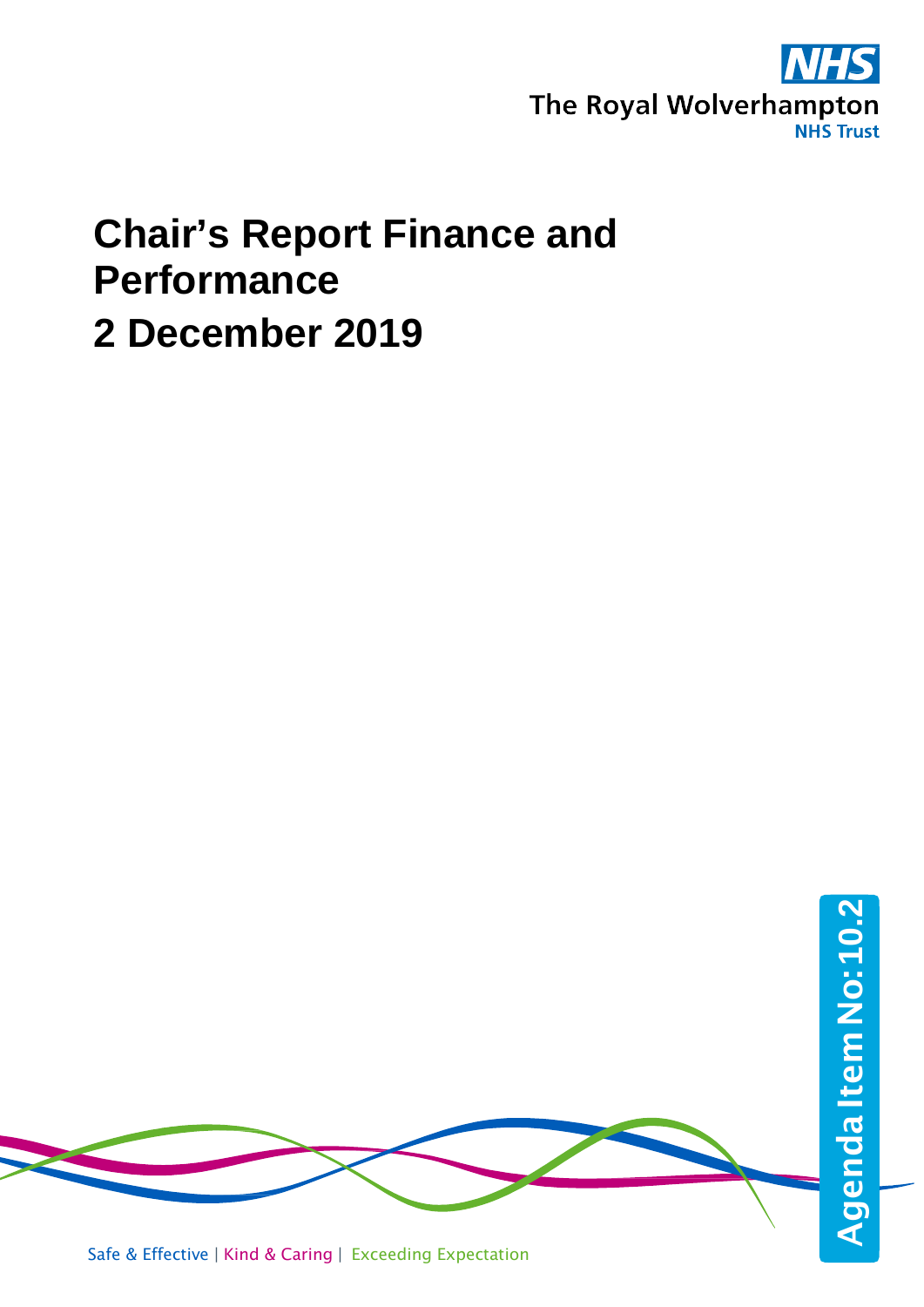## **ASSURANCE/ESCALATION Report of the Finance and Performance Committee**

| <b>PREPARED BY</b>         | Chair of the Finance and Performance Committee                                                                              |   |  |  |
|----------------------------|-----------------------------------------------------------------------------------------------------------------------------|---|--|--|
| <b>DATE PREPARED</b>       | 20 <sup>th</sup> November 2019                                                                                              |   |  |  |
| <b>SUBJECT</b>             | Chair's Summary Report                                                                                                      |   |  |  |
| <b>PURPOSE</b>             | To provide assurance to the Board in relation to all delegated responsibilities of the Finance and<br>Performance Committee |   |  |  |
| <b>STRATEGIC OBJECTIVE</b> |                                                                                                                             |   |  |  |
| <b>OVERVIEW OF</b>         | CQC STANDARDS (For Use of Resources)                                                                                        | X |  |  |
| <b>ASSURANCE</b>           | <b>NHSIA</b>                                                                                                                |   |  |  |
| <b>THEMES/INDICATORS</b>   | <b>OTHER REGULATORY STANDARDS - Statutory Financial Duties</b>                                                              | X |  |  |
| <b>HIGHLIGHTED IN THE</b>  | NATIONAL GUIDANCE/NATIONAL AUDITS                                                                                           | X |  |  |
| <b>REPORT</b>              | <b>EXTERNAL REVIEWS</b>                                                                                                     | x |  |  |
|                            | <b>INTERNAL REVIEWS</b>                                                                                                     | x |  |  |
|                            | <b>CLINICAL OUTCOMES</b>                                                                                                    |   |  |  |
|                            | TRENDS/RECURRENT THEMES                                                                                                     |   |  |  |
|                            | <b>CLINICAL EFFECTIVENESS</b>                                                                                               |   |  |  |
|                            | <b>BAF/RISK REGISTERS</b>                                                                                                   | x |  |  |

## **1) Current report - Emerging issues for report (summarise issues or information impacting on the area/compliance/ indicator)**

| <b>Assurance</b>                    | <b>Specific Item/issue</b>                                                                                                                           | <b>Summary of Assurance (internal or External)</b>                                                                                                                                                                     | <b>Outcome</b>                                                                                                                                                                                                                                                                                                                                                    |                                                                |
|-------------------------------------|------------------------------------------------------------------------------------------------------------------------------------------------------|------------------------------------------------------------------------------------------------------------------------------------------------------------------------------------------------------------------------|-------------------------------------------------------------------------------------------------------------------------------------------------------------------------------------------------------------------------------------------------------------------------------------------------------------------------------------------------------------------|----------------------------------------------------------------|
| Theme/In                            | <b>Reviewed</b>                                                                                                                                      | Positive                                                                                                                                                                                                               | Negative                                                                                                                                                                                                                                                                                                                                                          | and any on-                                                    |
| dicator                             |                                                                                                                                                      |                                                                                                                                                                                                                        |                                                                                                                                                                                                                                                                                                                                                                   | going risk                                                     |
| <b>Board Assurance</b><br>Framework | Cost Improvement<br>Programme (CIP)<br>achievement.<br>In support of SR8 on<br>the BAF (that there is<br>a failure to deliver<br>the recurrent CIP). | The Trust has identified an<br>element of vacancies that can<br>be identified as recurrent CIP<br>Continuing work to develop<br>PID pipeline<br>The Continuous Quality<br>Improvement (CQI) Team is<br>well supported. | At month 7, the Trust is forecasting<br>to deliver £14.61m leaving a<br>shortfall of £9.89m against the CIP<br>Target (an increase of £0.08m<br>compared to month 6 2019/20).<br>The Trust's recurrent YTD delivery<br>is £1.23m with forecast outturn of<br>£4.00m and the Trust's non-<br>recurrent YTD delivery is £4.57m<br>with forecast outturn of £10.60m. | <b>Initial risk is</b><br>rated red<br>and remains<br>red.     |
| <b>Board Assurance</b><br>Framework | Mid Staffordshire<br>FT transaction.<br>In support of SR9 on<br>the BAF (that the<br>underlying deficit in<br>the medium term is<br>not eliminated). | The Trust has received<br>payment for 2017/18 and<br>2018/19.                                                                                                                                                          | The Trust has built £6m payment into<br>its start point position for MSFT for<br>2019/20, this has been agreed for the<br>next 2 financial years.<br>Still awaiting final payment of £0.2m<br>for 2018/19 (and 2017/18). The Trust<br>has asked NHS I/E to become<br>involved in securing the payment<br>with DH.                                                 | Initial in year<br>score<br>amber.                             |
| <b>Board Assurance</b><br>Framework | Loss of Emergency<br>Admissions Income.<br>In support of SR9 on<br>the BAF                                                                           | The Trust has agreed a<br>risk/gain share agreement<br>with Staffordshire and<br><b>Wolverhampton CCGs</b><br>including MRET (for<br>Wolverhampton access to this<br>is through the A&E delivery<br>board).            | The Trust has yet to finalise<br>agreement on the frailty case with<br>Wolverhampton CCG. It is likely that<br>any agreement will be concluded<br>around discussions on year end<br>forecast for planning purposes.                                                                                                                                               | <b>Initial risk is</b><br>rated amber<br>and remains<br>amber. |
| <b>Board Assurance</b><br>Framework | Provider<br>Sustainability Fund<br>(PSF).<br>In support of SR9 on<br>the BAF.                                                                        | The Trust signed up to the<br>control total and therefore is<br>earmarked to receive the<br>income.                                                                                                                    | The Trust has achieved the Q1 and Q2<br>PSF payment however the financial<br>position and increased CIP phasing for<br>19/20 remains extremely challenging.<br>The Trust is working up a recovery<br>plan to achieve the Q3 payment.                                                                                                                              | This risk is<br>assessed as<br>Amber.                          |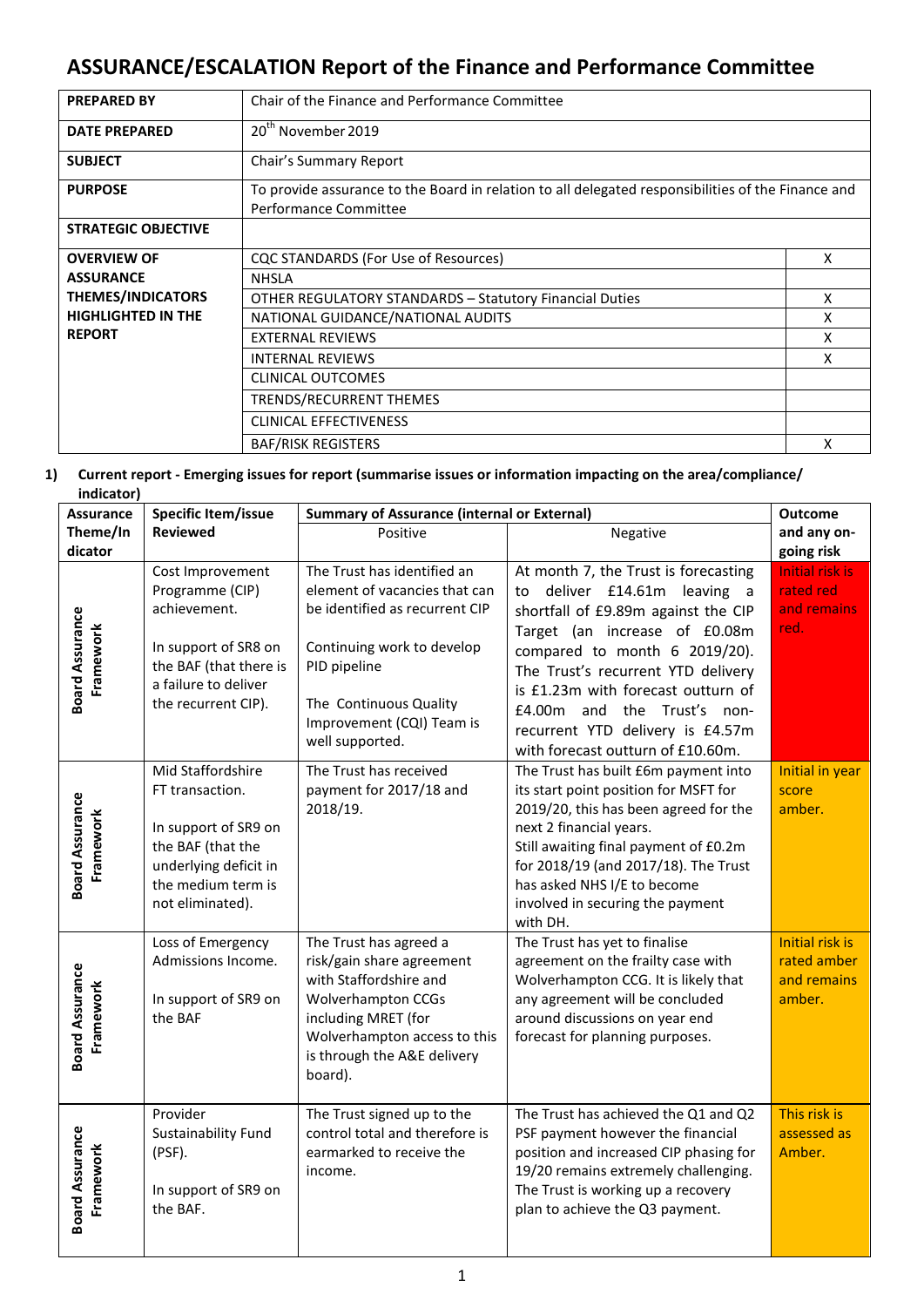**See updated progress report Additional Items:**

initiated

| Specific item/Issue                                    |  | Lead                             | Due Date                                                                                                                                                                                 |  | Status <sup>*</sup> |
|--------------------------------------------------------|--|----------------------------------|------------------------------------------------------------------------------------------------------------------------------------------------------------------------------------------|--|---------------------|
| The Committee will examine in more detail:             |  |                                  |                                                                                                                                                                                          |  |                     |
| - Draft of 5 year financial plan                       |  | <b>CFO</b>                       | Discussed at 23 <sup>rd</sup> October F&P and agreed the<br>revised plan was unable to deliver the<br>trajectories year on year, F&P supported the<br>proposal to take the plan forward. |  |                     |
| Status <sup>*</sup>                                    |  |                                  |                                                                                                                                                                                          |  |                     |
| Action not yet<br><b>Action In Progress but not on</b> |  | Action in progress and on target | <b>Action Completed</b>                                                                                                                                                                  |  |                     |

2) Summary, conclusion and recommendations from meeting held on 20<sup>th</sup> November 2019:

target or target has expired

- a) The **Committee received a report on the forecast Outturn for the 2019/20 financial year** which highlighted:
	- That the **Trust had been escalated by NHS I/E as the Month 7 position was adverse to plan**. The escalation telephone call had been held the previous evening with the Trust and the Regional Finance Director. It had been made clear that at this point NHS I/E expected **a recovery plan to achieve the control total for 2019/20**.
	- NHS I/E has also made it clear that the **financial challenges were an economy issue** and therefore the CCG had to be involved in the recovery plan.
	- The Trust had asked NHS I/E for their assistance in **resolving the 2 outstanding debts with DH for £0.2m each, the early payment of the £6m MSFT payment and the resolution of the Sensynne contract**.
	- Based on M6 actual position the Trust was forecasting **a deficit to the control total (before PSF/MRET) of £15.8m** (which includes run rate improvement, balance sheet flexibility and commercial income). There was potential for an additional £4m to £5m improvement but this required additional further work and negotiations with Commissioners in particular.
	- The **depreciation cost had increased due to the phasing of the capital programme** in that short life equipment had replaced building spend slippage. Further work would be done on asset valuation once staff were freed up from the implementation of the finance ledger.
	- The **RWT pathology laboratories were forecasting an overspend on their non-pay of c£500k** which was offset by an underspend on the pay budgets but was not contributing to an improvement in the D1 position. Further work on the recharging from BCPS and understanding this forecast was required with the BCPS COO when back from annual leave.
	- The **Trust's commercial presence in tenders was discussed** as was the productivity/business opportunities at Cannock Chase Hospital.
	- The **month 7 actual position had improved the forecast year end position by £0.7m**.
	- Given the challenging financial position it was agreed that the updated recovery plan would **be the first agenda item of the December private Board** and that delegated authority from the Board would be needed for the December F&P (as there was no January Board and the changes are quarterly) if there was a view that the protocol for not being able to achieve the control total is required to be actioned.
- b) The **Committee received a report on the underlying primary Care deficit which highlighted:**
	- That the **underlying deficit from acquiring the primary care practices was £1.035m** driven by a range of issues but predominantly pay driven.
	- The **strategic nature of the vertical integration project but the Committee felt these costs were in the long term unsustainable without improving productivity**.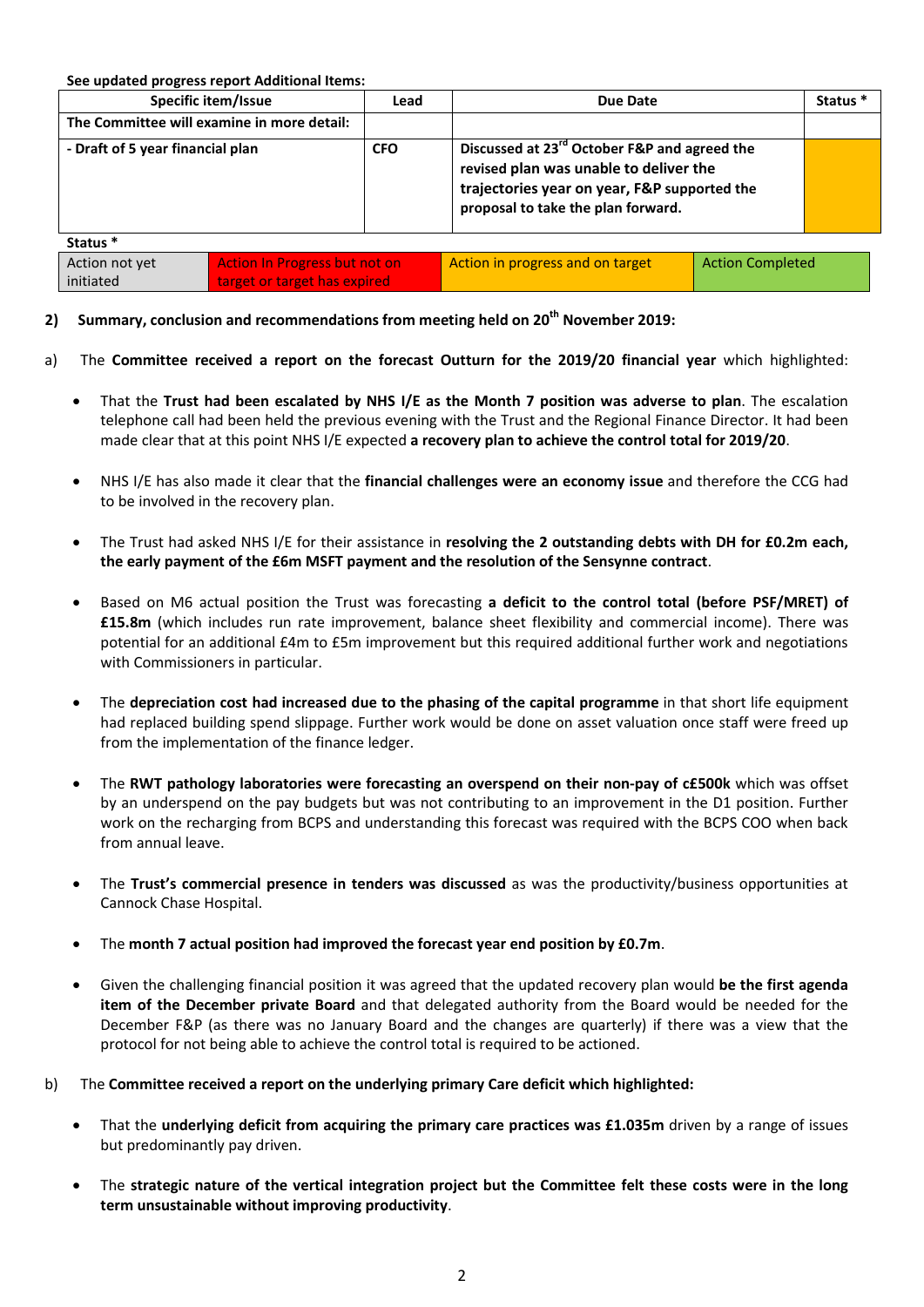- That working with technology/information partners could offer significant opportunities for productivity.
- The **requirement for a recovery plan to be put in place as soon as possible** to mitigate the overspends and this would be brought back to the Committee in February.
- c) **The Committee received a report on the BAF** and discussed the risks/amendments:
	- SR8 (There is a failure to deliver the required CIPs) had been further updated and **the risk score remained unchanged**. It was noted that FRB had moved to monthly meetings until the new year. FRB would be concentrating on the 20/21 plan and it was further noted that Grant Thornton would be taking an audit report on CIPs to the December Audit Committee.
	- SR9 (That the underlying deficit that the Trust has is not eliminated in the medium term to bring the Trust back to financial surplus) had also been updated and **the risk score remained unchanged**.
	- The Committee approved the changes.
- d) **The Committee received a report on the Performance Element of the IQP Report** (National & Contractual Standards) and noted:
	- Referral to Treatment Incomplete **Performance improved in October**, reversing the trend of deteriorating performance in previous months. Action had been taken to reduce the number of patients on the incomplete waiting list. This had been incorporated into the existing recovery action plan and a new trajectory had been completed with specific departmental actions to aid improvement of compliance for this indicator. This was being monitored on a fortnightly basis at the Divisional Managers performance meeting.
	- Diagnostics This remained challenging due to a marked increase in referrals into the Endoscopy Department (with an increased demand of Fast Track patients taking precedence over routine tests) and capacity constraints in neurophysiology. Additional sessions were being undertaken in endoscopy at the weekend during November and December 2019 to improve this performance as quickly as possible and additional capacity is being sourced in neurophysiology.
	- Emergency Department The **combined performance against the 4 hour target had deteriorated to 85.9%**. There was **1 patient who breached the 12 hour decision to admit target** during the month, this was a mental health patient who was waiting for a specialist inpatient bed.
	- Ambulance Handover **Ambulance handover breaches saw a deterioration during October 2019 for both the 30-60 minutes and >60 minute targets** when compared with the previous month. The Trust experienced a slight rise in ambulance numbers during October (1.22%), however, they are remaining fairly static when compared with previous months. Year to date shows an overall increase of 1,608 conveyances (5.37%) when compared with the same period last year, the largest increase was seen in Quarter 1 2019/20.

The Committee noted the report.

- **e) The Committee received a report on the Cancer Summary and Action Plan** and noted the following:
	- **September's performance is 54.9% against the trajectory target of 65%**.
	- Breast Breast symptomatic **referrals are now being booked in standard** as a result of extra capacity being put on (additional clinics now being run every Saturday catering for 15 patients) and partnership with Walsall Manor Hospital.
	- Diagnostics Having previously reduced demand, **diagnostic demand for CT Colonography has increased again**. The final Radiographer is due to start in December from the 6 new recruits recently appointed. The waiting time for fine needle aspirations have reduced to 3 weeks and expected to go down further as a result of additional resource. There has been a slight improvement in turnaround time for urgent cancer work in pathology but challenges still remain.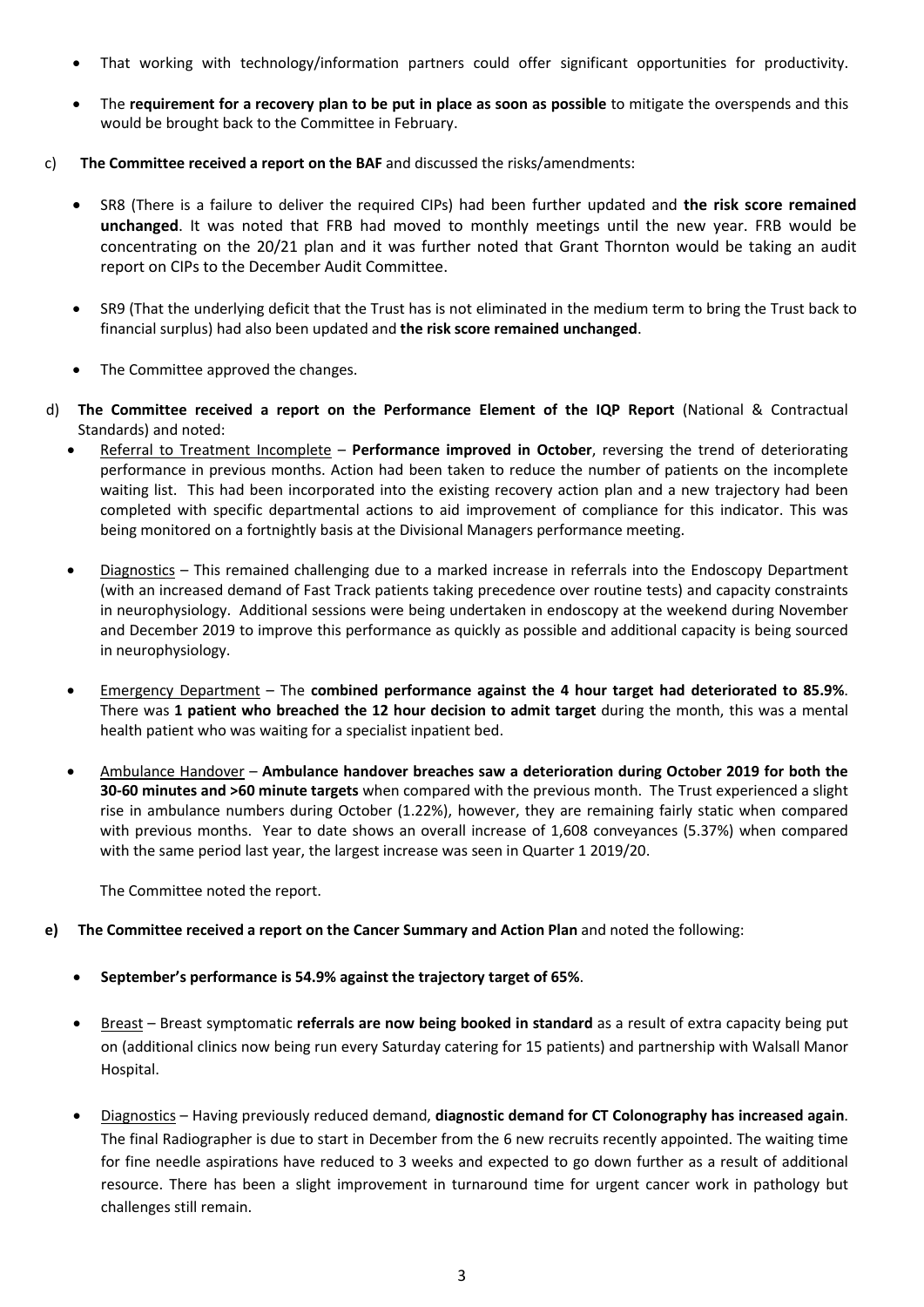- Urology The 8th Consultant has commenced in post. Locum options being scoped for 9th post to provide cover until April 2020. Pathway review has been completed with the waiting time reducing by 3 days to 27 days. The EAG group have agreed referral criteria for prostate pathway requiring one raised PSA (as opposed to current two) leading to a risk of an increase in referrals.
- Gynaecology The PMB Pathway has been mapped and other pathways will be concluded by the end of November. **The wait for Hysteroscopy has reduced from 19 days in June to 8 days in November**.
- Lower GI Full implementation of Nurse Triage to test for **all fast track colorectal referrals is on course** for January 2020.
- Upper GI **Are now booking to standard** for straight to test OGDs. Further work is being undertaken to take therapeutic work to CCH. The demand for FIT has increased once more and BCS Patients are currently breaching.
- Lung PET CT delays are being escalated to Specialised Commissioners.

The action plan was noted.

- **f) The Committee received a verbal report on the contracting round.** The Trust had met Wolverhampton CCG for the first time and would be meeting Specialist Commissioners the following week. It was further noted that Staffordshire's intent to split into 3 areas North, South East and South West and the Trust intended to engage closely with the Commissioner on issues for the South West.
- **g) The Committee received a verbal update on the STP plan** and noted it was likely to be amber rated with a particular concern that the financial trajectories are not being met. The STP had been escalated and it was noted that the finances had been iterated such that the plan was in line with the expected trajectories with the exception of 2020/21 which **was still £30m adrift**.
- h) **The Committee reviewed the Financial Performance Report for Month 6 (September)/supplementary Finance report** and detailed the following issues**:**
	- In-month Performance **The financial performance for the month (excluding PSF) is a deficit of £1.7m**. Patient care income over performed by £845k in October. Attendances in A&E, non-electives and day cases are over performing, however electives are under performing in month. The pay expenditure is in line with the previous month where there was an £80k increase due to transferring HPV staff and £225k new cost for other new recruits. Therefore pay continues on an upward trend, this additional cost is partly offset by contractual income.
	- Year to Date Delivery of Annual Operating Plan **The year to date performance is £2.6m adverse to the NHS I/E operating plan**. This has **triggered escalation action with NHS I/E**. The CIP plan for the year increased materially at month seven. The shortfall of £1.7m in month is a significant driver behind the in-month deficit. It is not expected that the required stepped change in the delivery of CIP will be achieved in the remainder of the year.

• Risks and Mitigations – The **key risks in delivery of the financial plan in 2019/20 remain the same**: \*MSFT transaction support (£6.0m) and depreciation funding support from NHSI (£5.1m) have been included in the annual plan. Informal feedback from NHSI suggests that the £5.1m may not be supported. \*CIP delivery is in excess of what has been delivered in past years, however, more has been identified at this point of the year than the same period last year

\*£13.5m of vacancy factor is built into budgets. The current delivery of this is c. 50% per month which leaves a potential pressure of nearly £7m for the year.

\*Divisional risks were captured during budget setting and will be reassessed as part of the forecasting exercise.

• Cash – The cash balance as at **the end of October 2019 is £12.7m, £11.7m above the plan**. The Trust is aiming not to take a cash loan out for the rest of the financial year however careful planning with Estates Development on the Capital programme would be needed to achieve this.